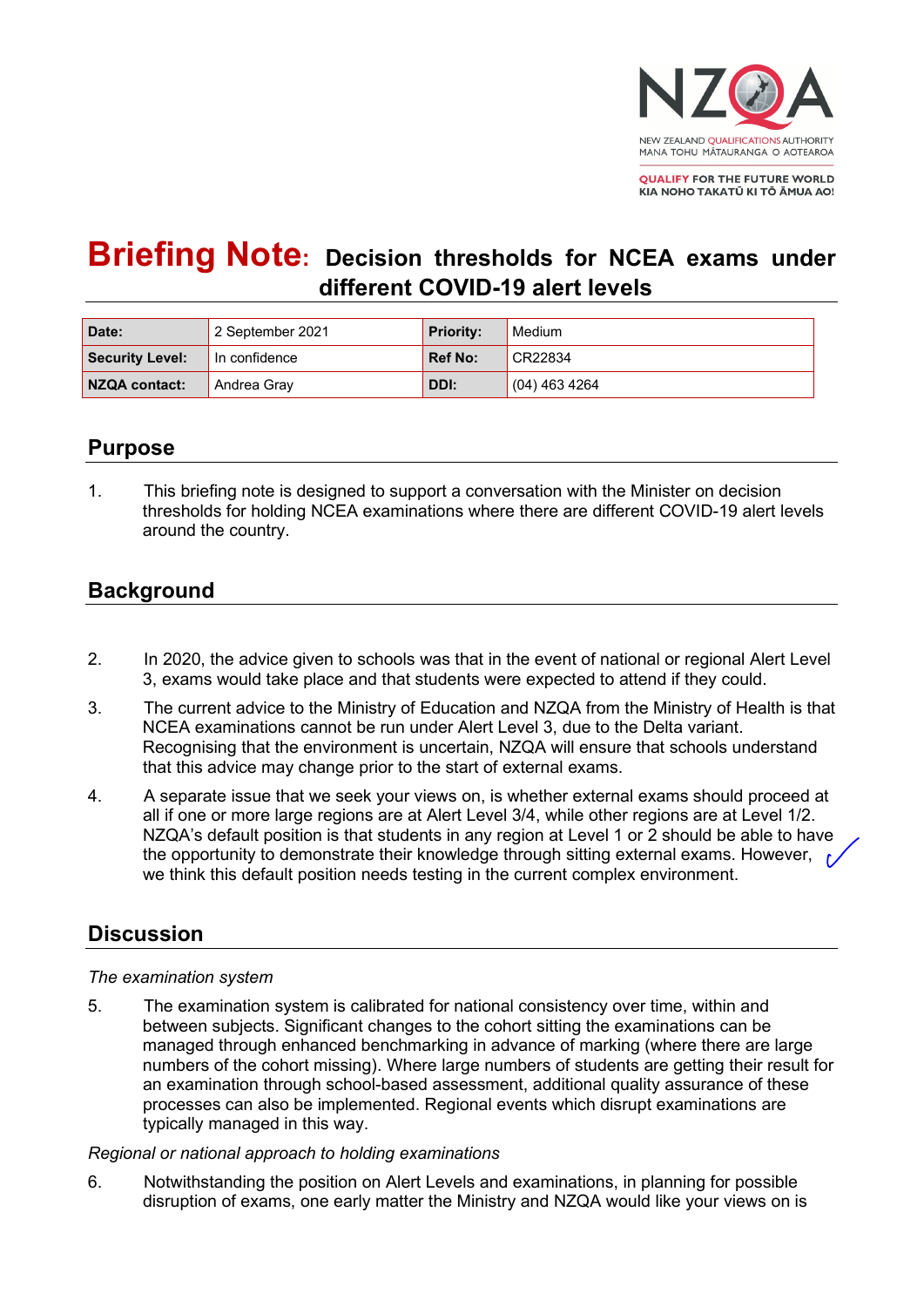whether we take a region by region approach to holding examinations, or a national approach.

- 7. A regional approach would mean any students in an Alert Level approved for running examinations would be expected to attend if they were able. Appendix 2 outlines draft instructions for schools, calibrated to a regional approach, which we need to issue as soon as possible so schools can begin planning.
- 8. In contrast, a national approach would entail all regions having examinations cancelled if a significant region or group of regions were unable, because of their Alert Level, to hold examinations.
- 9. As outlined above, the integrity of the external assessment system can be maintained if some regions are unable to sit exams. All students not sitting exams due to COVID restrictions would use an Unexpected Event Grade process.
- 10. The issue for discussion is not just a technical question, but one of approach and equity during an unprecedented time.
- 11. At the extremes, the approach to running exams under spilt alert levels is self-evident. If one small region was in Alert Level 3 and the rest of the country was in Alert Level 2, exams should proceed. Equally, if only one small region was in Alert Level 2 and all other regions in Alert Level 3, it would not make sense to run national external exams.
- 12. On the other hand, in the event that the North Island was in Alert Level 3/4 at the time of exams, while the South Island was in Alert Level 1/2, would exams still be run for the South Island? Or if Auckland and Northland (almost 40% of NCEA students) were at Level 3 and the rest of the country was at Level 2, should exams still run?
- 13. In such an alert level split by island or region, students and schools able to sit exams would understandably expect that opportunity, but they would also be conscious of the equity consideration for students and schools unable to participate.
- 14. A range of thresholds could be identified such as the number of regions impacted, size of region, or percentage of total NCEA students impacts. The characteristics of a national or regional approach through an equity lens could also be worked up.
- 15. Two trusted principals, asked for their confidential thoughts on this matter, both noted that the issue is one that warrants further consideration and the involvement of peak bodies. One principal noted that the very same issue had been extensively discussed at their recent school management team meeting.

### **Next steps**

- 16. The request at this point is only for a high-level indication of:
	- a. whether NZQA's default position of assuming any region able to sit exams should be les able to do so should underpin forward planning and advice to schools or
	- b. whether you would like more detailed advice on possible thresholds that would trigger a national cancellation in the event of the Alert Level being spilt across regions. Any such advice would be developed in co-operation with peak bodies and the PAG. advice would be developed in co-operation with peak bodies and the PAG.

 $\overline{z}$   $\overline{z}$ 

**Dr Grant Klinkum Chris Hon Chris Hipkins Chief Executive Chief Executive Chief Executive** Minister of Education 2 September 2021  $\frac{4}{7}$  /  $\frac{9}{2}$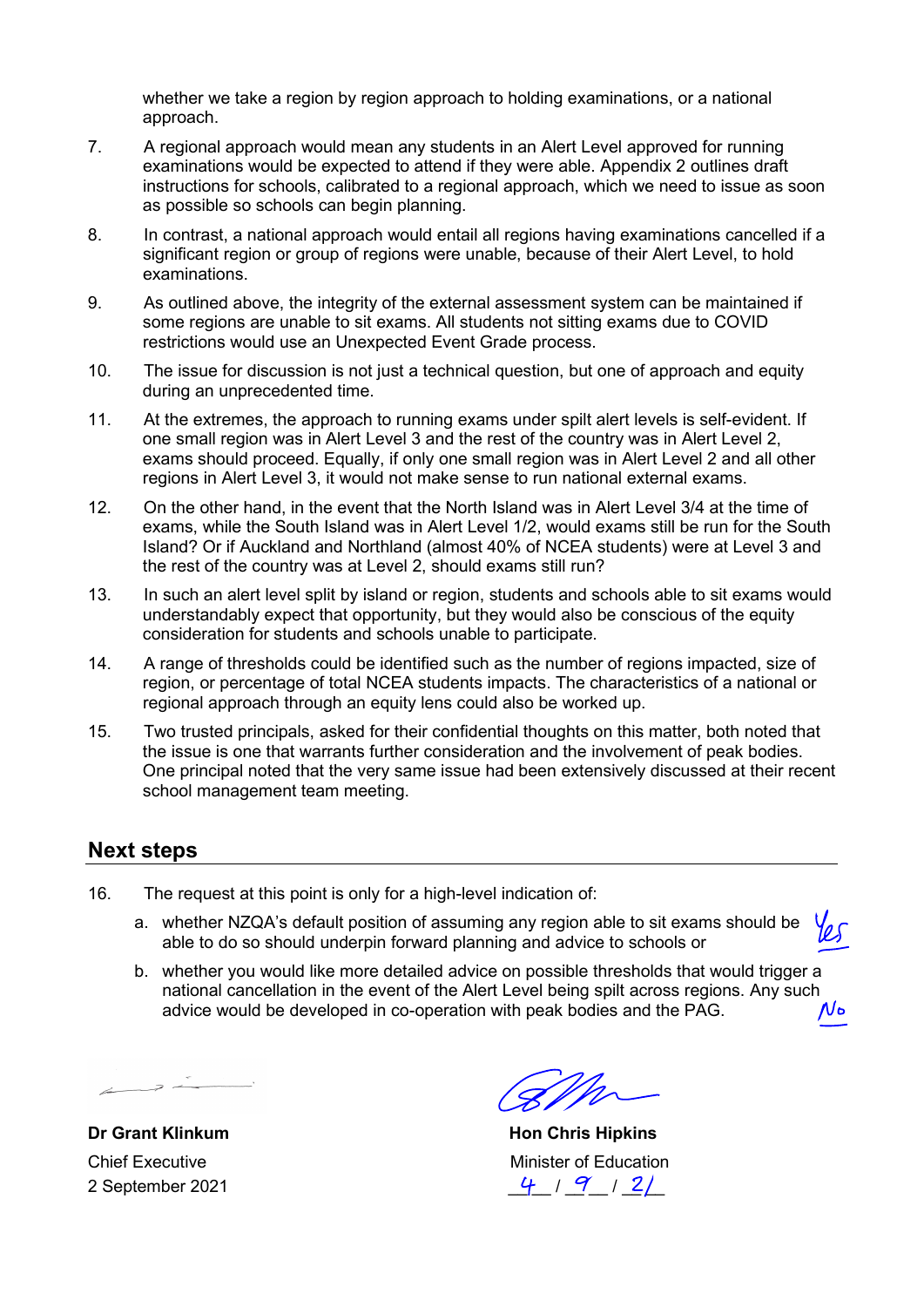|  | <b>Appendix 1: Cohort proportions across New Zealand</b> |  |
|--|----------------------------------------------------------|--|
|--|----------------------------------------------------------|--|

|                                 | <b>Share of</b> | <b>Share of</b> |  |
|---------------------------------|-----------------|-----------------|--|
|                                 | cohort 2019     | cohort 2020     |  |
| <b>Auckland</b>                 | 36.3%           | 36.1%           |  |
| <b>Bay of Plenty</b>            | 6.1%            | 6.2%            |  |
| Canterbury                      | 12.7%           | 12.6%           |  |
| <b>Gisborne</b>                 | 0.8%            | 0.8%            |  |
| <b>Hawkes Bay</b>               | 4.0%            | 4.1%            |  |
| Manawatu-                       |                 |                 |  |
| Whanganui                       | 4.5%            | 4.4%            |  |
| <b>Marlborough</b>              | 0.7%            | 0.6%            |  |
| <b>Nelson</b>                   | 1.5%            | 1.5%            |  |
| <b>Northland</b>                | 2.6%            | 2.5%            |  |
| Otago                           | 5.1%            | 5.2%            |  |
| <b>Southland</b>                | 1.9%            | 1.9%            |  |
| <b>Taranaki</b>                 | 2.3%            | 2.3%            |  |
| <b>Tasman</b>                   | 0.8%            | 0.8%            |  |
| Waikato                         | 8.3%            | 8.3%            |  |
| Wellington                      | 11.7%           | 11.8%           |  |
| <b>West Coast</b>               | 0.4%            | 0.4%            |  |
| Correspondence<br><b>School</b> | 0.4%            | 0.4%            |  |

% of Māori and Pacific students within each region of all students in that region

|                                     | 2019         |                | 2020         |                |
|-------------------------------------|--------------|----------------|--------------|----------------|
| <b>Region</b>                       | <b>Maori</b> | <b>Pacific</b> | <b>Maori</b> | <b>Pacific</b> |
| <b>Auckland Region</b>              | 9.9%         | 16.3%          | 9.8%         | 15.8%          |
| <b>Bay of Plenty Region</b>         | 26.7%        | 3.5%           | 27.1%        | 3.2%           |
| <b>Canterbury Region</b>            | 10.0%        | 3.5%           | 10.1%        | 3.9%           |
| <b>Correspondence School</b>        | 17.0%        | 5.4%           | 15.5%        | 4.0%           |
| <b>Gisborne Region</b>              | 54.5%        | 3.0%           | 54.5%        | 3.6%           |
| <b>Hawkes Bay Region</b>            | 23.5%        | 3.8%           | 23.3%        | 4.2%           |
| Manawatu-Whanganui<br><b>Region</b> | 22.2%        | 5.8%           | 22.1%        | 6.1%           |
| <b>Marlborough Region</b>           | 17.0%        | 3.8%           | 15.9%        | 5.7%           |
| <b>Nelson Region</b>                | 11.3%        | 1.9%           | 10.9%        | 1.7%           |
| <b>Northland Region</b>             | 35.7%        | 4.7%           | 35.4%        | 4.2%           |
| <b>Otago Region</b>                 | 11.0%        | 3.9%           | 11.7%        | 4.0%           |
| <b>Southland Region</b>             | 16.7%        | 3.4%           | 17.8%        | 3.8%           |
| <b>Taranaki Region</b>              | 19.2%        | 2.8%           | 18.5%        | 2.9%           |
| <b>Tasman Region</b>                | 9.1%         | 1.5%           | 9.0%         | 1.7%           |
| <b>Waikato Region</b>               | 21.7%        | 4.8%           | 21.6%        | 5.2%           |
| <b>Wellington Region</b>            | 13.4%        | 8.5%           | 12.8%        | 8.3%           |
| <b>West Coast Region</b>            | 16.2%        | 2.3%           | 17.5%        | 3.3%           |